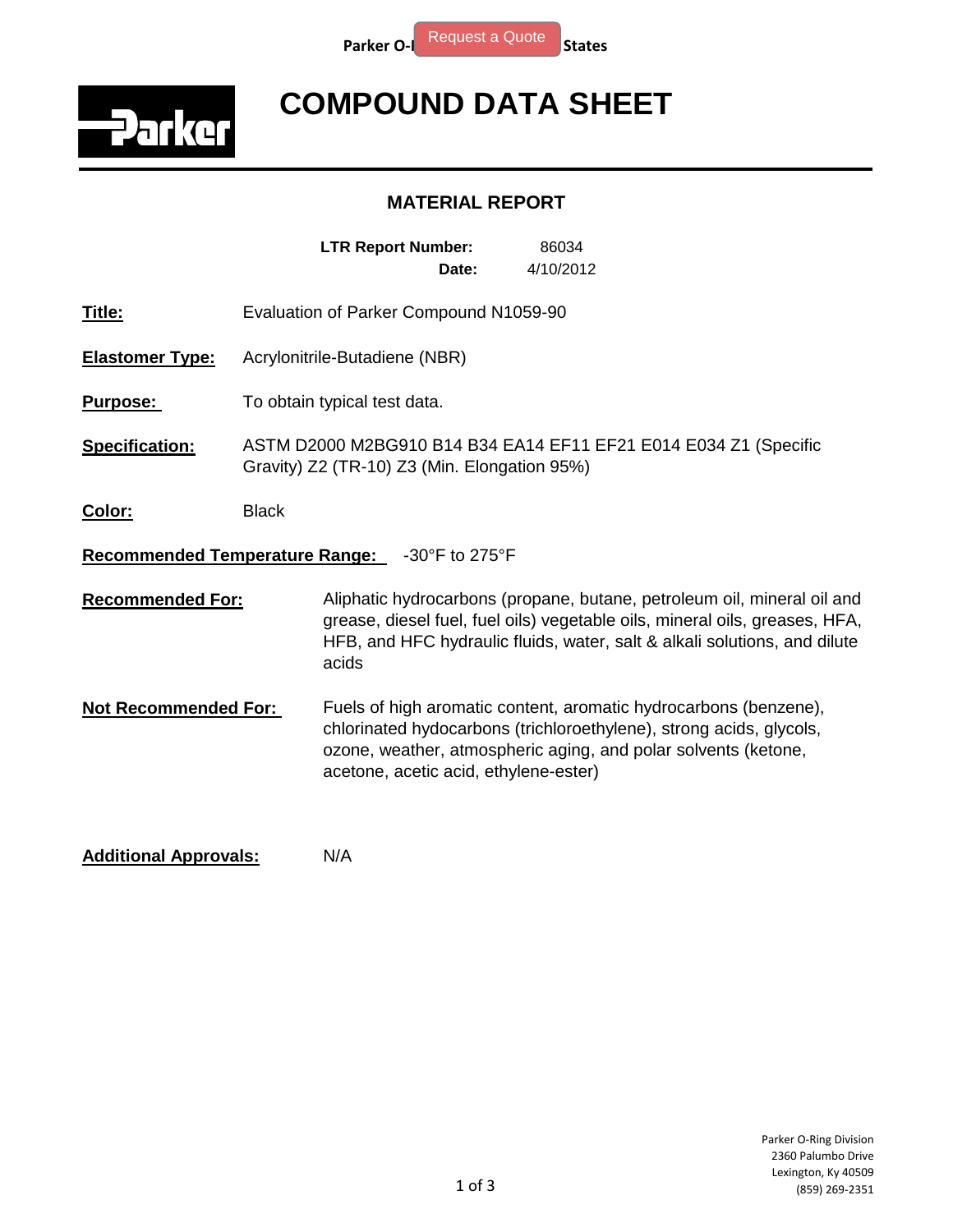## **REPORT DATA**

|                                     | Test               | <b>Spec</b>   | Test           |
|-------------------------------------|--------------------|---------------|----------------|
| <b>Original Physical Properties</b> | <b>Method</b>      | Limits        | <b>Results</b> |
| Hardness, Shore A, pts.             | ASTM D2240         | $90 \pm 5$    | 87             |
| Tensile Strength, PSI               | ASTM D412          | 1450          | 2284           |
| Ultimate Elongation, %              | ASTM D412          | 95            | 112            |
| (Z1) Specific Gravity               | ASTM D297          | report        | 1.33           |
| (B14) Compression Set (Solid)       |                    |               |                |
| 22 hrs. @ 212°F                     |                    |               |                |
| Percent of Original Deflection, Max | ASTM D395 Method B | 25            | 16             |
| (B34) Compression Set (Plied)       |                    |               |                |
| 22 hrs. @ 212°F                     |                    |               |                |
| Percent of Original Deflection, Max | ASTM D395 Method B | 25            | 20             |
| Heat Age, (Basic Requirement)       |                    |               |                |
| 70 hrs. @ 212°F                     |                    |               |                |
| Hardness Change, pts.               | ASTM D573          | ±15           | $+4$           |
| Tensile Strength Change, %          |                    | ± 30          | $+25$          |
| Ultimate Elongation Change, %       |                    | -50           | $+4$           |
| (EA14) Fluid Resistance             |                    |               |                |
| Water, 70 hrs @ 212°F               |                    |               |                |
| Hardness Change, pts.               | ASTM D471          | ±10           | $-3$           |
| Volume Change, %                    |                    | ± 15          | $+5$           |
| (EF11) Fluid Resistance             |                    |               |                |
| Fuel A, 70 hrs @ 73°F               |                    |               |                |
| Hardness Change, pts.               | ASTM D471          | ±10           | $-2$           |
| Tensile Strength Change, %          |                    | $-25$         | $+19$          |
| Ultimate Elongation Change, %       |                    | $-25$         | $+3$           |
| Volume Change, %                    |                    | $-5$ to $+10$ | +3             |
| (EF21) Fluid Resistance             |                    |               |                |
| Fuel B, 70 hrs @ 73°F               |                    |               |                |
| Hardness Change, pts.               | ASTM D471          | $0$ to $-30$  | -16            |
| Tensile Strength Change, %          |                    | $-60$         | $-26$          |
| Ultimate Elongation Change, %       |                    | $-60$         | $-23$          |
| Volume Change, %                    |                    | $0$ to $+40$  | $+27$          |